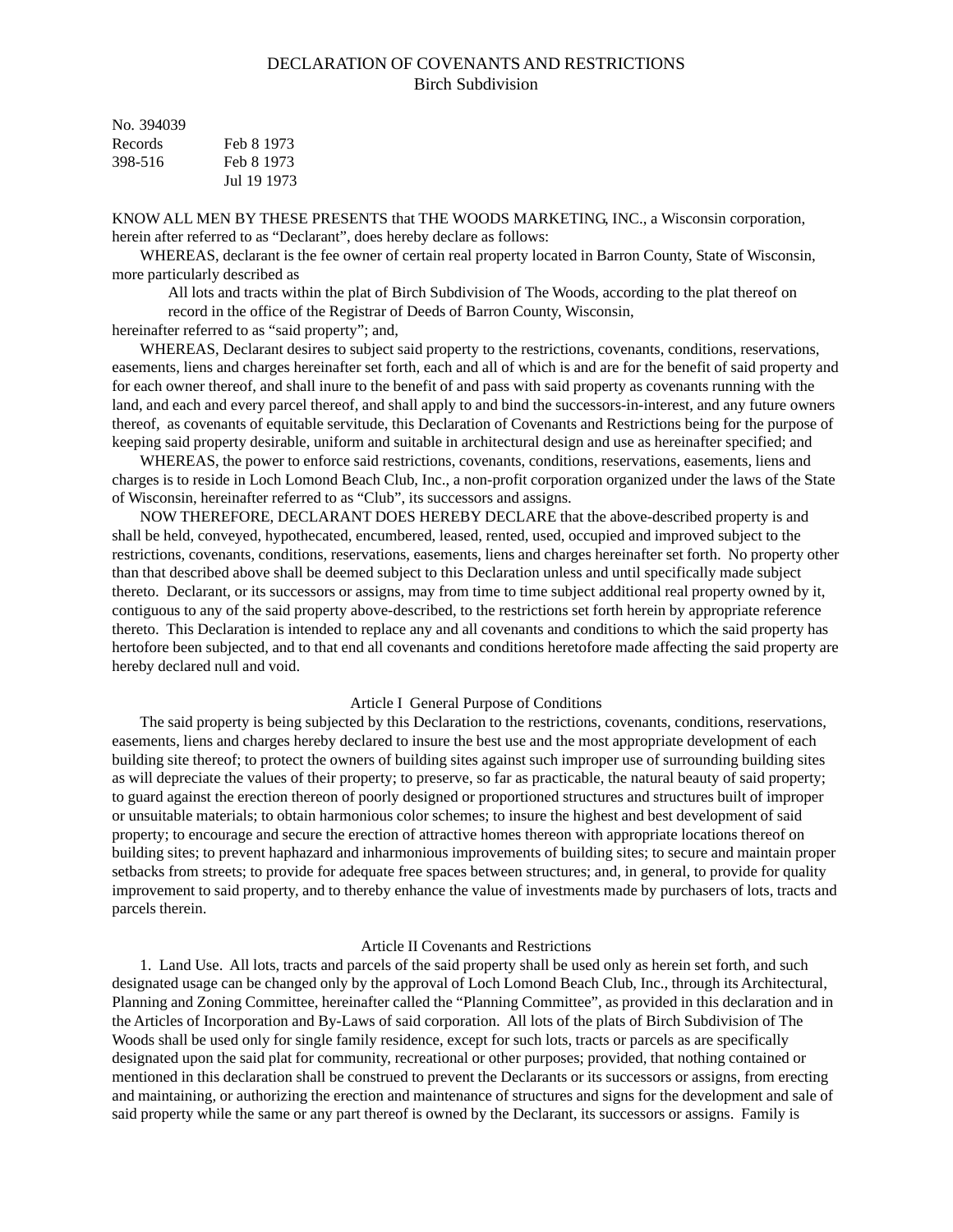defined to mean persons related by blood or marriage, by legal adoption, or by operation of law.

2. Architectural Control. No structure or building shall be erected, placed or altered upon any lot, tract or parcel of the said property which does not conform to the Town of Cedar Lake and Barron County building regulations and to requirements established by the Planning Committee. No building shall be erected, placed or altered upon any lot, tract or parcel of the said property until the construction plans and specifications and a site plan showing the location of the structure and the grading of the lot, tract or parcel have been submitted to and approved in writing by the said Planning Committee. The work of construction of all buildings and structures shall be diligently and continuously prosecuted from the commencement thereof, and the exteriors of all such buildings and structures shall be completed or otherwise suitably finished within six months of said commencement. All buildings and structures shall be of new construction and shall be composed of materials approved by the Planning Committee, including wood, stone, brick, glass, steel, concrete, or like materials.

3. Setbacks. No building shall be located on any lot nearer than forty (40) feet to the front lot line; nor nearer than twenty (20) feet to any side street line; nor nearer than fifteen (15) feet to any interior or rear lot line provided that in all cases, there shall be a lake frontage setback on each lakeshore lot or parcel of not less than seventy-five (75) feet measured from the lot line or from the meander line as shown on the plat, which ever is greater. Boathouses shall be constructed and located upon the lot in accordance with applicable state and local regulations. For the purpose of this covenant, eaves, steps and decks shall not be considered as a part of a building; Provided, however, that this shall not be construed to permit any portion of any structure or building upon one lot to encroach upon or over another lot not held in the same ownership.

4. Minimum Lot Size. In accordance with the regulations of the Town of Cedar Lake, Barron County, Wisconsin, and/or other public agencies, no dwelling shall be erected or placed on any lot having an area of less than 20,000 square feet.

5. Cuts and Fills and Utility, Sewerage and Drainage Easements. The right is reserved to the Developer, its successors or assigns, to construct and maintain public utilities on the streets and roads of the plat, either above or below ground, and to make all necessary slopes for cuts and fills upon the lots shown on the plat in the original grading of said streets or road, together with the right to drain the streets or roads over or across any lot or lots where water may take a natural course. Declarant further reserves a perpetual easement five feet wide under, over, along and across the rear and sides of each lot, within, contiguous and parallel to the rear and side lot lines thereof, for the purpose of placing, laying, erecting, constructing, maintaining and operating, or of authorizing the placement, laying, erecting, construction, maintenance and operation of utilities and sewerage and drainage systems. No change in the natural drainage shall be made by any lot owner without prior approval from the Planning Committee.

6. Nuisances. No noxious or offensive activity shall be carried on upon any of the said property, nor shall anything be done thereon which may be or become an annoyances or nuisance to the neighborhood.

7. Temporary and Other Structures. No structure of a temporary character, basement house, tent, shack, garage, trailer, camper, barn or any other outbuilding shall be used on any lot at any time as a permanent or seasonal residence or dwelling, except under a temporary written permit, which permit may be granted for a specific and limited time at the discretion of Planning Committee providing such use is in compliance with local Health Department regulations.

8. Livestock. No animals, livestock or poultry of any kind shall be raised, bred or kept on any of said property, except that dogs, cats and other household pets may be kept provided they are not kept, bred or maintained for any commercial purpose, and provided such keeping does not constitute a nuisance as defined in Article II, Paragraph 6, herein.

9. Refuse. No lot shall be used or maintained as dumping ground for rubbish, refuse or garbage. Garbage or other waste shall not be kept excepting in sanitary containers. All incinerators and other equipment for the disposal or storage of such matter shall be kept in a clean and sanitary condition, and all incinerators shall be approved before installation or use by the Planning Committee and the Town of Cedar Lake, Wisconsin.

10. Water Supply. No individual water supply system shall be used or permitted to be used on any lot, tract, or parcel of the property unless such system is located, constructed and equipped in accordance with the requirements, standards and recommendations of the State Health Department. Approval of such system as installed shall be obtained from such authority.

11. Sewerage Systems. No individual sewerage disposal system shall be permitted on any lot or upon any of the said property unless the system is designed, located and constructed in accordance with the requirements, standards and recommendations of the Town of Cedar Lake, Barron County Public Health Authorities, or other public agencies having jurisdiction to regulate the construction and use thereof. Approval of such system as installed shall be obtained from such Authorities. All septic tanks shall have a minimum capacity of 750 gallons.

12. Oil and Mining Operations. No oil drilling, oil development operations, oil refining, quarrying or mining operations of any kind, shall be permitted upon, or in any lot, nor shall oil wells, tanks, tunnels, mineral excavations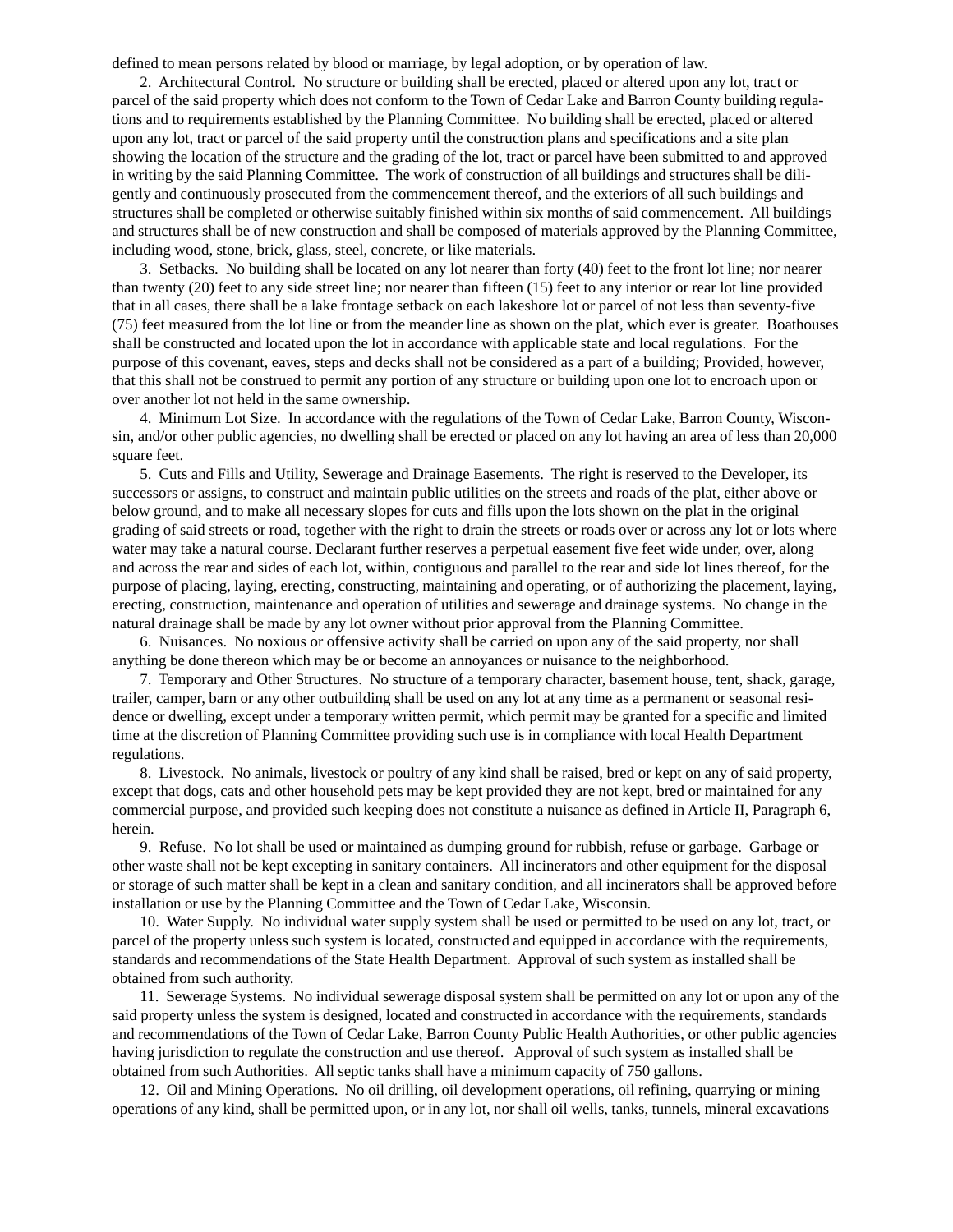or shafts be permitted upon or in any lot, tract, or parcel of the properties. Declarant may carry on such restricted activities, at its discretion. No derrick or other structure designed for use in boring for oil or natural gas shall be erected, maintained or permitted upon any lot, tract, or parcel of the property.

13. Ground Cover. No person shall strip, remove or destroy ground cover, trees, bushes and the like, whether natural or otherwise, from or upon said property; except as may be necessary in the construction of a dwelling and its appurtenances. This paragraph is in no way limited or qualified by the rights of the Club under paragraph 3 of Article III hereof.

14. Sale or Lease. None of the said property shall be used, occupied, leased, rented, conveyed or otherwise alienated, nor shall the title or possession thereof pass to another unless said property is used, occupied, leased, rented, conveyed or otherwise alienated or unless title or possession thereof is passed, subject to the requirements of membership in Loch Lomond Beach Club, Inc., as provided in Article III, Paragraph 1 hereof.

15. Outlots. All parcels of land within said property that are designated as Outlots shall be for the exclusive recreational use of Loch Lomond Beach Club, Inc., and its members, and no building shall be built thereon that does not comply with any applicable State or Local regulations.

## Article III Loch Lomond Beach Club, Inc.

1. Membership. Every person or entity who is the owner of a lot, tract, or parcel of said property shall be a member of Lock Lomond Beach Club, Inc., provided that any such person or entity who holds such interest merely as security for the performance of an obligation shall not be a member unless and until said holder of a security interest has acquired title to any such lot, tract or parcel pursuant to a foreclosure or any proceeding in lieu of foreclosure. Membership shall be appurtenant to ownership of any lot, tract or parcel of said property. Each member shall be entitled to one vote for each lot owned by or held under contract of sale to said member, but no more than one vote per lot shall be cast regardless of the number of owners thereof.

2. Dues and Assessments. For the purpose of financing the activities of the Club, and for the purpose of promoting the recreation, health, safety and welfare of the members thereof, it is hereby declared that each of the lots, tracts and parcels within the said property shall be subject to an annual assessment or charge at a rate to be determined by the affirmative vote of a majority of the Board of Directors of the Club in accordance with this Declaration and its Articles of Incorporation and Bylaws. Such annual assessment (or dues) shall be determined, fixed and assessed against said lots, tracts and parcels by said Board of Directors at its meeting held in conjunction with the annual meeting of the members of said Club in June of each calendar year, and shall, when so determined, fixed and assessed, be due and payable to said Club on or before the 15th day of August of the same calendar year. Any assessment not paid within 30 days after the due date therefore shall be delinquent and shall bear interest at the rate of six percent per annum until paid. For the initial year ending June 30, 1973, the rate of assessment shall be \$30.00 per annum for each lot, tract or parcel subject to assessment hereunder.

The annual assessments (or dues), together with such interest thereon, and the cost of collection thereof as hereinafter provided, shall be a charge on said lots, tracts and parcels, and shall constitute a lien upon the lot, tract or parcel against which the same is levied, and the Club may file a statement of charges or assessments due in the Office of the County Clerk of Barron County, Wisconsin, in the event the same shall become delinquent.

Each such annual assessment (or dues) together with such interest thereon and cost of collection thereof shall also be the personal obligation of the person or entity who was the owner of such lot, tract or parcel at the time when the assessment (or dues) fell due. The personal obligation for delinquent assessments shall not pass to successors in title unless expressly assumed by them. The personal obligation of an owner to pay any assessments due and owing hereunder shall remain his/its personal obligation for the statutory period.

The Club may bring an action at law or in equity against the owner personally obligated to pay any delinquent assessment, or may foreclose or otherwise enforce the lien against said lots, tracts or parcels in any manner permitted by the laws of the State of Wisconsin pertaining to liens on real property, and there shall be added to the amount of such delinquent assessment the costs and expenses of said action, including a reasonable attorneys fee.

The lien of the assessments (or dues) provided for herein shall be subordinate the lien of any first mortgage. Sale or transfer on any lot shall not affect the assessment lien. However, the sale or transfer of any lot, tract or parcel pursuant to mortgage foreclosure or any proceeding in lieu thereof, shall extinguish the lien of such assessments as to payments which become due prior to such sale or transfer. No sale or transfer shall relieve such lot, tract or parcel, and the owner thereof, from liability for any assessment (or dues) thereafter becoming due, or from the lien thereof.

No owner may waive or otherwise escape liability for the assessments (or dues) provided for herein by non-use or abandonment of all or any part of said property.

3. Unkempt Lots. In the event that the owner of any lot, tract or parcel of said property fails to maintain said lot, tract or parcel and to remove rubbish, trash, garbage or other nuisances accumulated thereon, the Club shall have the right after reasonable notice to the owner thereof, to enter thereon and to clean, repair, replace, maintain, and